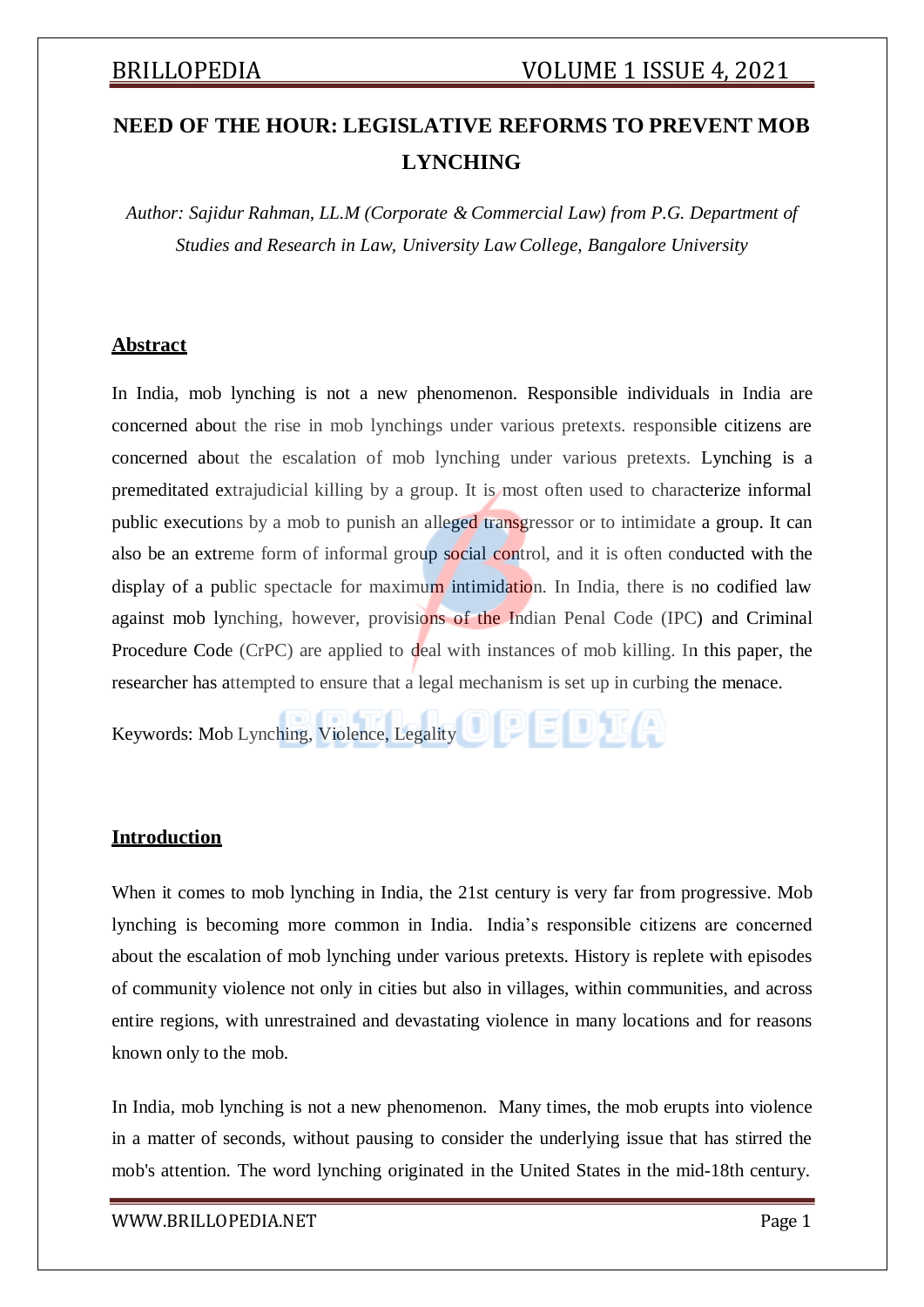Historians believe that the term was first used by planter Charles Lynch to describe extrajudicial authority assumed by private individuals like him. It came to be applied over time to extra-judicial killings by crowds, most commonly of African-Americans in the late 19th century.<sup>1</sup> Although the word lynching is of foreign origin, this does not mean that mob lynchings are alien to India.

A lynch mob may be defined as a form of violence in which a mob, under the pretext of administering justice without trial, executes a presumed offender, often after inflicting torture and corporal mutilation. The term lynch refers to a self-constituted court that imposes a sentence on a person without due process of law. It is a culmination of individuals taking the law into their own hands as a means of achieving justice.<sup>1</sup> Aptly referred to by the Hon'ble Supreme Court as a "horrendous act of mobocracy" mob lynchings have a pattern and a motive.<sup>2</sup> More often than not, innocent people are targeted based on some rumor, misinformation, or suspicion.

## **Mob lynching in India: A threat to mankind**

In recent years, there has been a significant increase in mob lynchings in India. In yet another case of mob lynching, Animesh Bhuyan, a 30-year-old leader of the All Assam Students Union (AASU), was lynched to death by an enraged crowd on November 29, 2021, in Jorhat, Assam owing to miscommunication. Two other youths Pranay Dutta (an AASU activist) and Mridusmanta Baruah (former AASU leader and a correspondent of Pratidin Time) were also injured in the incident and were rushed to Jorhat Medical College and Hospital (JMCH) immediately.

In India, there is no codified law against mob lynching, however, provisions of the Indian Penal Code (IPC) are applied to deal with instances of mob killing like murder<sup>2</sup>, attempt to murder<sup>3</sup>, causing voluntary hurt<sup>4</sup>, grievous hurt<sup>5</sup>, rioting<sup>6</sup>, rioting armed with deadly

<sup>&</sup>lt;sup>1</sup> James Allen, *Lynchin in America: Confronting the Legacy of Racial Terror*, (Dec. 5,2021. 10:04 AM), https://lynchinginamerica.eji.org/report/

<sup>2</sup> *Sociology of Mob Lynching*, (Dec. 5,2021. 10:14 AM), [http://www.azadindia.org/social-issues/view-soc](http://www.azadindia.org/social-issues/view-soc-)news.php?id=3

<sup>&</sup>lt;sup>3</sup> The Indian Penal Code, 1860, s. 300

<sup>4</sup> *Ibid*, s. 323

<sup>5</sup> *Ibid*, s. 147

<sup>6</sup> *Ibid*, s. 148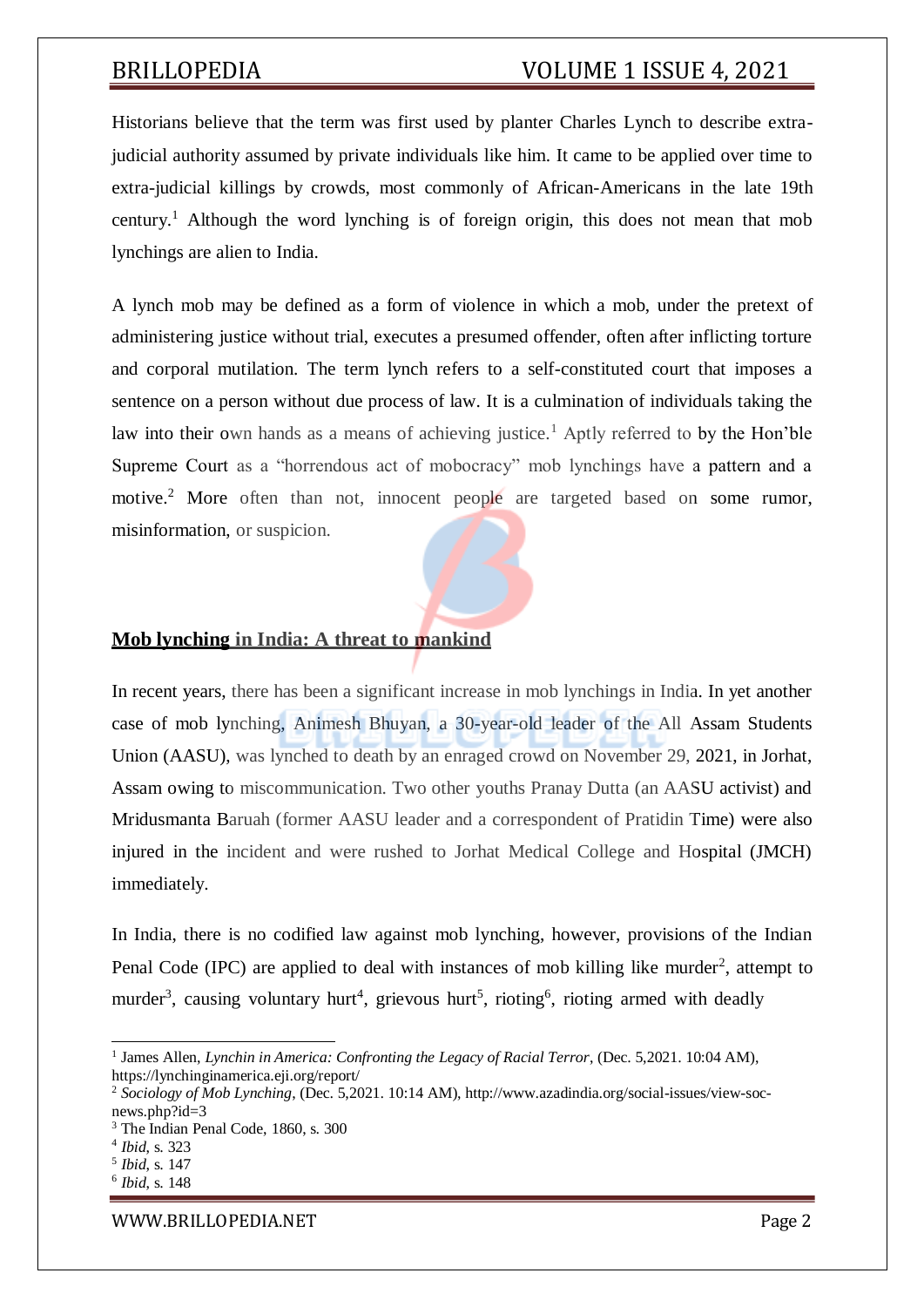weapons<sup>7</sup>, unlawful assembly<sup>8</sup>. Similarly, according to the Criminal Procedure Code (CrPC), it is allowed to try two or more accused of conducting a crime as the same transaction.<sup>9</sup> It should be noted, that despite the prevalence of sections under the IPC and CrPC to prosecute mob killings, legal experts have suggested the need for separate legislation to tackle mob killings in India. People taking the law into their own hands in a country like India is unacceptable since citizens of the country have been granted several fundamental rights, and such lynching situations violate their right to life, right to a fair trial, and so on.

In the year 2017, The [Protection of Lynching Act, 2017 a](http://164.100.24.219/billstexts/rsbilltexts/AsIntroduced/lynch-E-291217.pdf)lso known as the Manav Suraksha Kanoon Bill<sup>10</sup> (MASUKA) put forth by the National Campaign against Mob Lynching (NCAML), defined, for the first time in Indian legal history, the terms "lynching", "mob" and "victim". It was introduced in the Rajya Sabha as a private member's bill. It reconciles the definition of the term "mob" as mentioned in the IPC and CrPC to require five or more persons as opposed to this Bill, wherein, two or more persons resorting to violence by extrajudicial means would constitute a mob.

In July 2018, the Supreme Court, while pronouncing its judgment in the case of *Tahseen S. Poonawala* v. *Union of India<sup>11</sup>*, Hon'ble Chief Justice of India, Dipak Mishra along with the three-judge bench had laid down several preventive, remedial, and punitive measures to deal with lynching and mob violence. States were ordered to establish special fast track courts in each district to deal solely with instances involving mob lynchings. The court had also recommended forming a special task force to collect information on those involved in spreading hate speeches, inflammatory comments, and fake news that might lead to mob lynchings and to appoint a senior police officer as a nodal officer in each district to take preventative measures against mob violence and lynching. The nodal officers are to hold monthly meetings with local intelligence units and the Director-General of Police of the state or Secretary, Home Department, must, in turn, hold regular review meetings with nodal officers to curb such instances of vigilantism by mobs.

<sup>7</sup> *Ibid*, s. 149

<sup>8</sup> The Criminal Procedure Code, 1973, s. 223(a)

<sup>9</sup> *Draft law of Manav Suraksha Kanoon' (MASUKA) –National Campaign Against Mob Lynching*, (Dec. 7, 2021. 10:04 AM), https://blog.ipleaders.in/draft-law-manav-suraksha-kanoon-masuka-national-campaign-moblynching/#\_ftn8.

<sup>10</sup> *Supra* note 4.

<sup>&</sup>lt;sup>11</sup> Krishnamoorthy v. Sivakumar and others 2015 3 SCC 467, (India).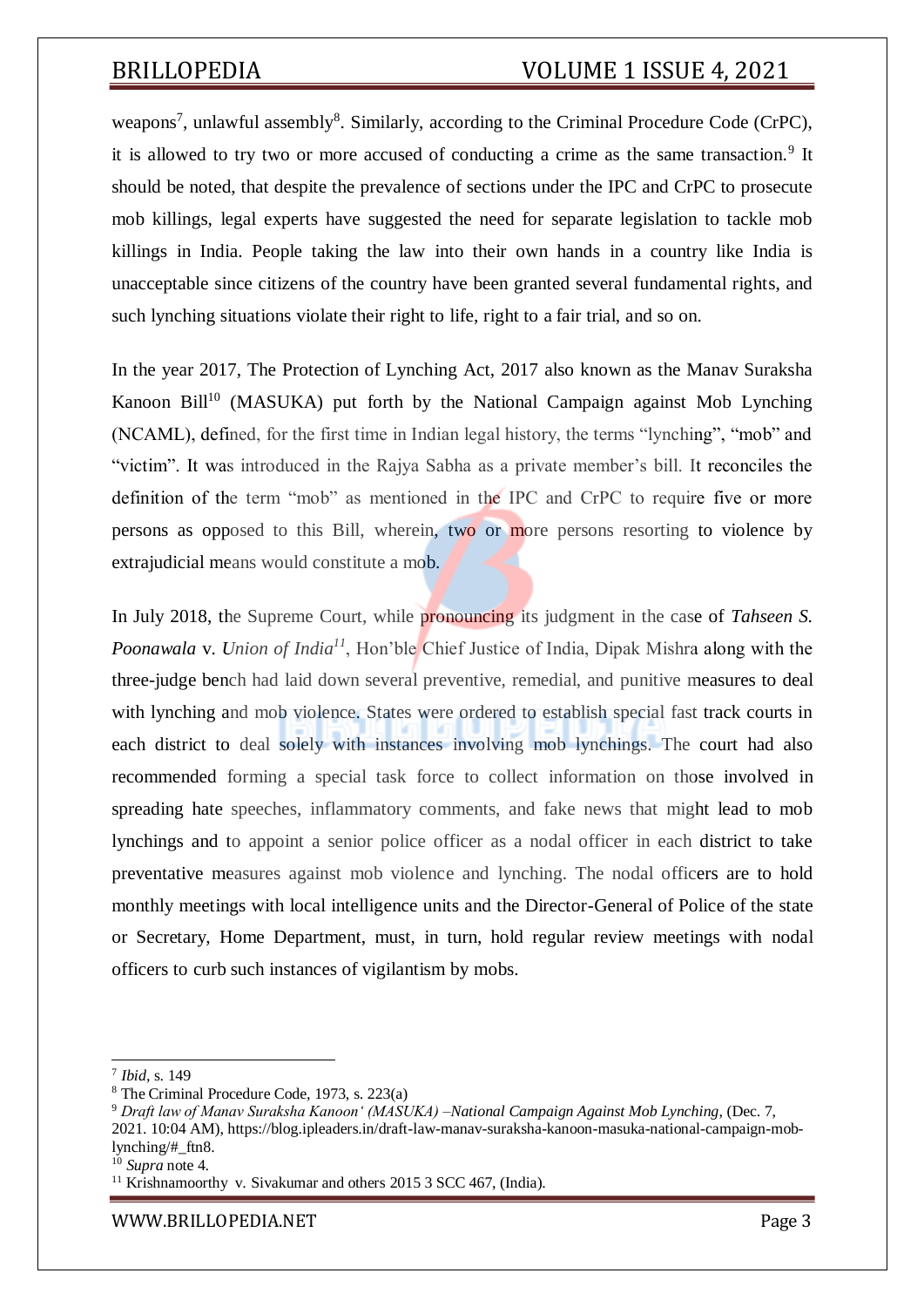In addition, instructions were issued to establish victim compensation systems for the relief and rehabilitation of victims. A year later, in July 2019, the Supreme Court issued notices to the Centre and several states, urging that they submit their progress toward implementing the measures as well as compliance reports. The states lethargic response was exceedingly disappointing. As of now, only three states Manipur, West Bengal, and Rajasthan have enacted laws against mob lynching.

## **Way Forward**

Cases of mob lynching are increasing day by day, be it the killing of 16 years old Jhankar Saikia in Karbi Anglong district's Diphu, Nilotpal Das, Abhijeet Nath, in Karbi Anglong, Akhlaq lynching case, Palghar lynching case or Dhule lynching case, etc. The need of the hour is to pass legislation to prohibit mob lynchings and honour killings. When it comes to mob lynchings in India, numerous reforms must be considered. Coupled with the guidelines laid down in Poonawala's case, we are sufficiently equipped to deal with mob lynching. However, what we lack is due enforcement of the existing laws and the accountability of the enforcement agencies. The administration must take efforts to guarantee that justice is delivered more quickly.

The parliament can play an essential role in improving mob lynching legislation. The parliament should act in accordance with the Supreme Courts directions, and accordingly draft a new law to deal with cases involving mob lynching, intending to provide a maximum penalty to lynchers as well as authorities who are directly or indirectly involved in mob lynching instances. Further, the new law must define the term "mob lynching" which is not defined in any of the current statutes.

Moreover, a mechanism should be set up to ensure that justice has been delivered to the victims of mob violence. The government should take appropriate steps to pass law demanded by Civil Society, Manav Suraksha Kanoon (MASUKA) which provides that stringent laws should be made for mob violence, and also laws related to mob lynching must be non-bailable, cognizable, and non-compoundable, and also invite life imprisonment along with a time-bound trial of the culprit. Moreover, compensation to the families of victims and the police action must be considered to ensure the protection of the witnesses.